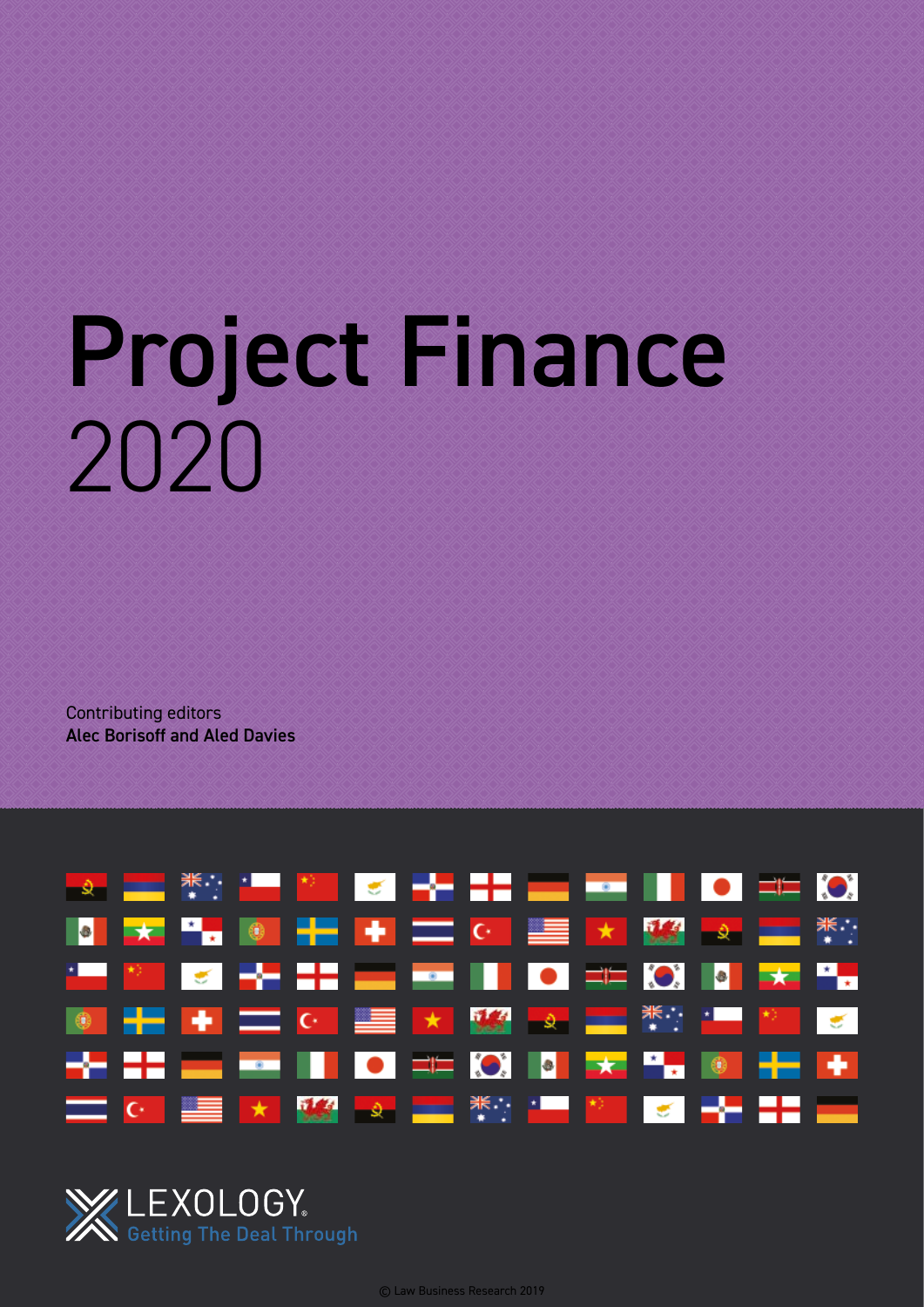#### Publisher

Tom Barnes tom.barnes@lbresearch.com

**Subscriptions** Claire Bagnall claire.bagnall@lbresearch.com

#### Senior business development managers Adam Sargent

adam.sargent@gettingthedealthrough.com

#### Dan White

dan.white@gettingthedealthrough.com

#### Published by

Law Business Research Ltd 87 Lancaster Road London, W11 1QQ, UK Tel: +44 20 3780 4147 Fax: +44 20 7229 6910

The information provided in this publication is general and may not apply in a specific situation. Legal advice should always be sought before taking any legal action based on the information provided. This information is not intended to create, nor does receipt of it constitute, a lawyer– client relationship. The publishers and authors accept no responsibility for any acts or omissions contained herein. The information provided was verified between May and July 2019. Be advised that this is a developing area.

© Law Business Research Ltd 2019 No photocopying without a CLA licence. First published 2008 Thirteenth edition ISBN 978-1-83862-144-5

Printed and distributed by Encompass Print Solutions Tel: 0844 2480 112



### **Project Finance** 2020

Contributing editors Alec Borisoff and Aled Davies Milbank LLP

Lexology Getting The Deal Through is delighted to publish the thirteenth edition of *Project Finance*, which is available in print and online at www.lexology.com/gtdt.

Lexology Getting The Deal Through provides international expert analysis in key areas of law, practice and regulation for corporate counsel, cross-border legal practitioners, and company directors and officers.

Throughout this edition, and following the unique Lexology Getting The Deal Through format, the same key questions are answered by leading practitioners in each of the jurisdictions featured. Our coverage this year includes new chapters on China, Cyprus and Turkey.

Lexology Getting The Deal Through titles are published annually in print. Please ensure you are referring to the latest edition or to the online version at www.lexology.com/gtdt.

Every effort has been made to cover all matters of concern to readers. However, specific legal advice should always be sought from experienced local advisers.

Lexology Getting The Deal Through gratefully acknowledges the efforts of all the contributors to this volume, who were chosen for their recognised expertise. We also extend special thanks to the contributing editors, Alec Borisoff and Aled Davies of Milbank LLP, for their continued assistance with this volume.



London July 2019

Reproduced with permission from Law Business Research Ltd This article was first published in August 2019 For further information please contact editorial@gettingthedealthrough.com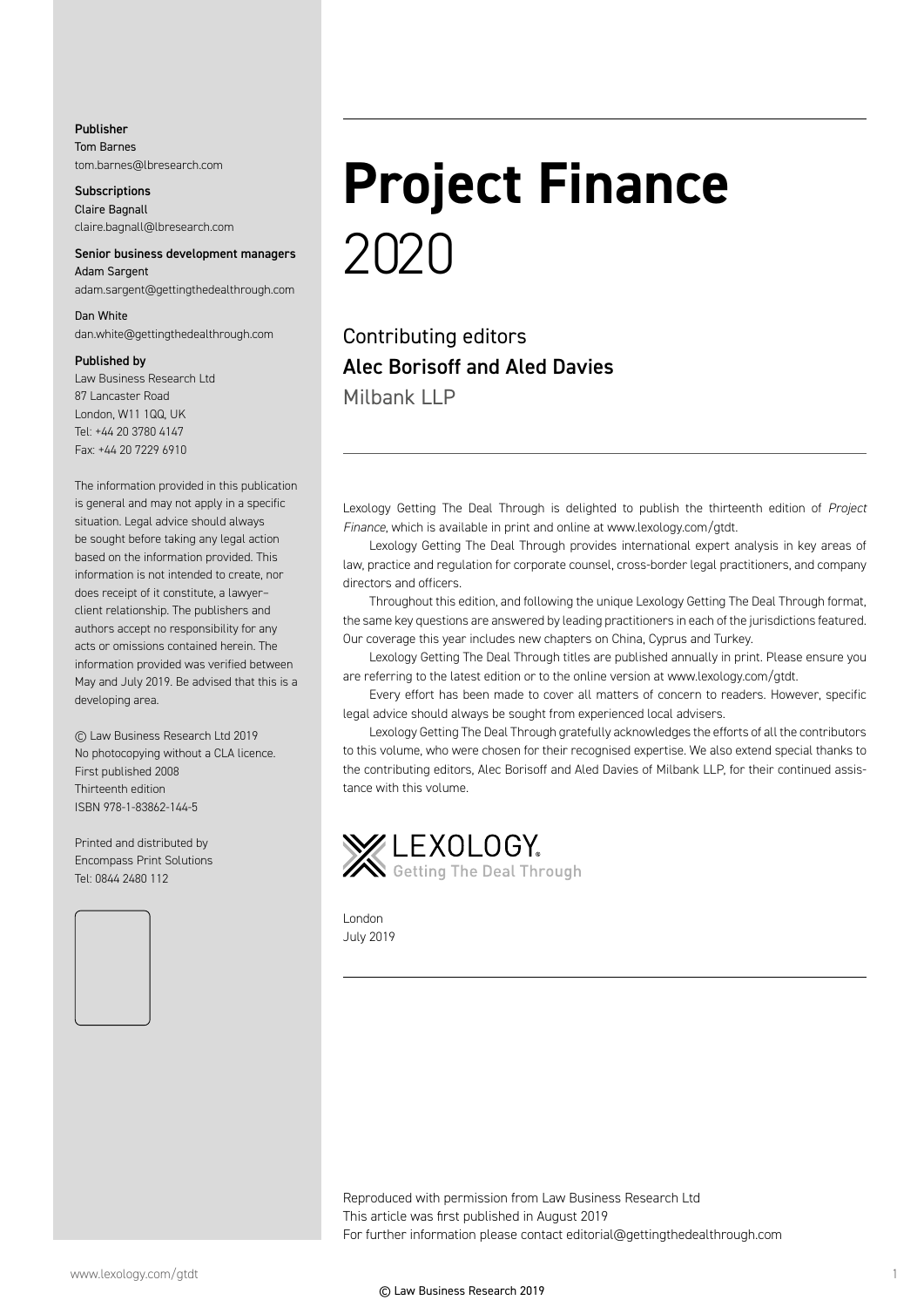## **Contents**

| <b>Global overview</b>                                                                                          | 5 <sup>5</sup>  | <b>India</b>                                                                                      | 79  |
|-----------------------------------------------------------------------------------------------------------------|-----------------|---------------------------------------------------------------------------------------------------|-----|
| Aled Davies and Alec Borisoff                                                                                   |                 | Santosh Janakiram                                                                                 |     |
| Milbank LLP                                                                                                     |                 | Cyril Amarchand Mangaldas                                                                         |     |
| Mining sector: the shift back to project financing                                                              | 8               | Italy                                                                                             | 87  |
| Alec Borisoff and Katherine Hannah<br>Milbank LLP                                                               |                 | Eugenio Siragusa<br>Nctm Studio Legale                                                            |     |
| Angola                                                                                                          | 10 <sup>1</sup> | Japan                                                                                             | 93  |
| Irina Neves Ferreira and João Francisco Cunha<br>ALC Advogados                                                  |                 | Naoaki Eguchi, Pierre Chiasson and Kosuke Suzuki<br>Baker & McKenzie (Gaikokuho Joint Enterprise) |     |
| <b>Armenia</b>                                                                                                  | 17              | Kenya                                                                                             | 101 |
| Artur Hovhannisyan                                                                                              |                 | Christine A O Oseko, Manzi M Asiimwe and Loice B Erambo                                           |     |
| Concern-Dialog Law Firm                                                                                         |                 | Oseko & Ouma Advocates LLP                                                                        |     |
| <b>Australia</b>                                                                                                | 23              | <b>Korea</b>                                                                                      | 110 |
| Ben Farnsworth and Michael Ryan<br>Allens                                                                       |                 | Michael Chang, Sang-Hyun Lee, Mikkeli Han, Dennis Cho,<br>Seok Choi and Na Yu<br>Shin & Kim       |     |
| <b>Chile</b>                                                                                                    | 31              |                                                                                                   |     |
| José Miguel Carvajal and Myriam Barahona                                                                        |                 | <b>Mexico</b>                                                                                     | 118 |
| Morales & Besa Ltda                                                                                             |                 | Rogelio López-Velarde and Amanda Valdez<br>Dentons Lopez Velarde SC                               |     |
| <b>China</b>                                                                                                    | 37              |                                                                                                   |     |
| Charles Wu                                                                                                      |                 | <b>Myanmar</b>                                                                                    | 127 |
| Zhong Lun Law Firm                                                                                              |                 | Khin Cho Kyi, Albert T Chandler and Jessada Sawatdipong<br>Chandler MHM Limited                   |     |
| <b>Cyprus</b>                                                                                                   | 46              |                                                                                                   |     |
| Stella Strati and Stylianos Trillides                                                                           |                 | Panama                                                                                            | 135 |
| Patrikios Paylou & Associates LLC                                                                               |                 | Erika Villarreal Zorita                                                                           |     |
| <b>Dominican Republic</b>                                                                                       | 53              | Anzola Robles & Asociados                                                                         |     |
| Fabio J Guzmán Saladín, Alfredo A Guzmán Saladín                                                                |                 | Portugal                                                                                          | 143 |
| and Alberto Reyes Báez                                                                                          |                 | Teresa Empis Falcão and Ana Luís de Sousa                                                         |     |
| Guzmán Ariza                                                                                                    |                 | Viejra de Almeida                                                                                 |     |
| <b>England &amp; Wales</b>                                                                                      | 60              | <b>Sweden</b>                                                                                     | 149 |
| Mark Richards, Alexander Hadrill, Alfred Weightman                                                              |                 | Peter Dyer and Andreas Lindström                                                                  |     |
| and Helen Miller                                                                                                |                 | Foyen Advokatfirma                                                                                |     |
| Bryan Cave Leighton Paisner LLP                                                                                 |                 |                                                                                                   |     |
| Germany                                                                                                         | 73              | Switzerland                                                                                       | 155 |
|                                                                                                                 |                 | Thiemo Sturny<br>Walder Wyss Ltd                                                                  |     |
| Alexander M Wojtek, Henner M Puppel, Richard Happ<br>and Tim Rauschning<br>Luther Rechtsanwaltsgesellschaft mbH |                 |                                                                                                   |     |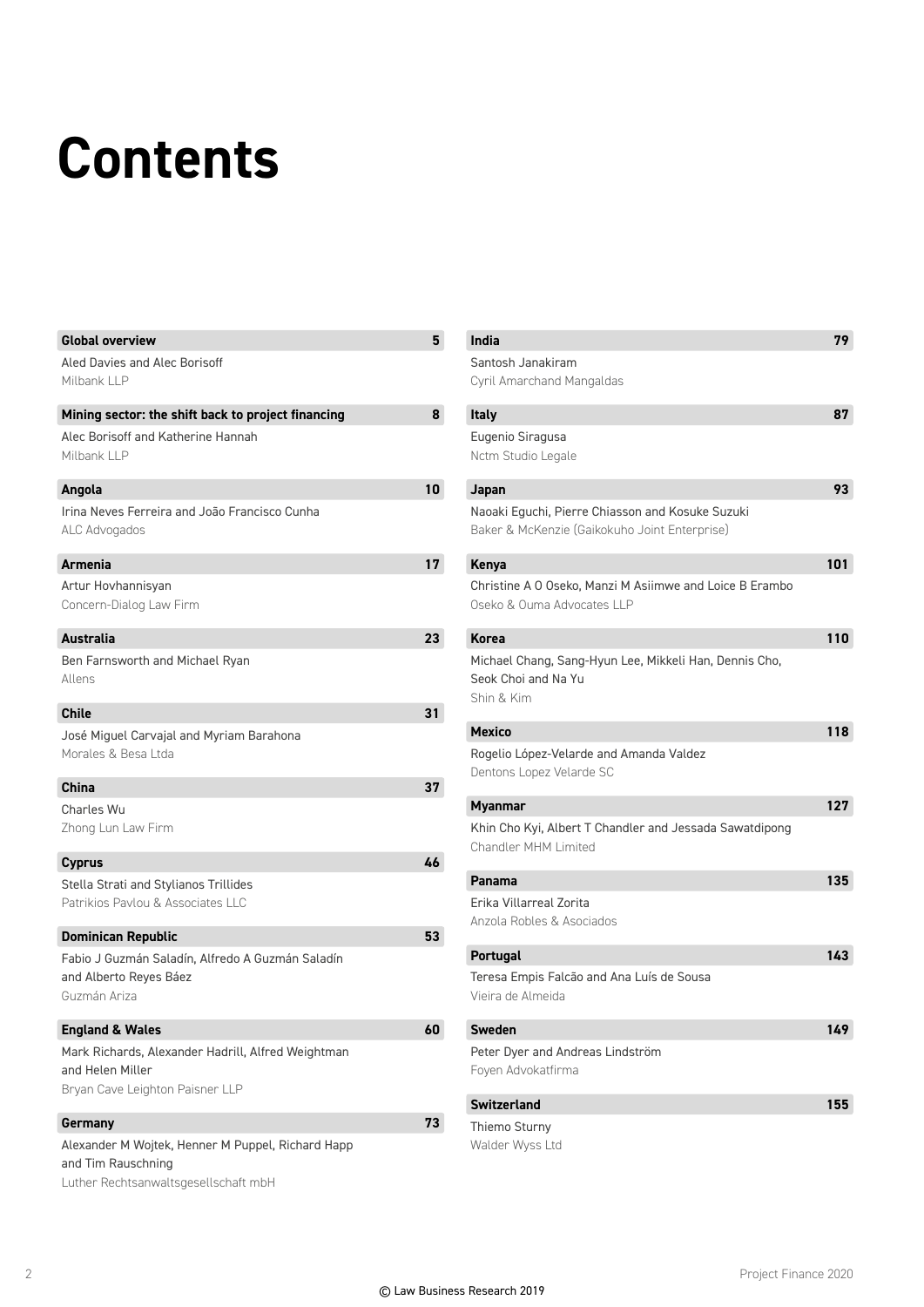| <b>Thailand</b>                              | 161 |
|----------------------------------------------|-----|
| Jessada Sawatdipong, Kobkul Trakulkoed       |     |
| and Sarunporn Chaianant                      |     |
| Chandler MHM Limited                         |     |
| <b>Turkey</b>                                | 170 |
| Herguner Bilgen Ozeke Attorney Partnership   |     |
| <b>United States</b>                         | 177 |
| Armando Rivera Jacobo and Victoria G J Brown |     |
| Debevoise & Plimpton LLP                     |     |
| <b>Vietnam</b>                               | 184 |
| Pham Ba Linh and Le Lien Huong               |     |
| Lexcomm Vietnam LLC                          |     |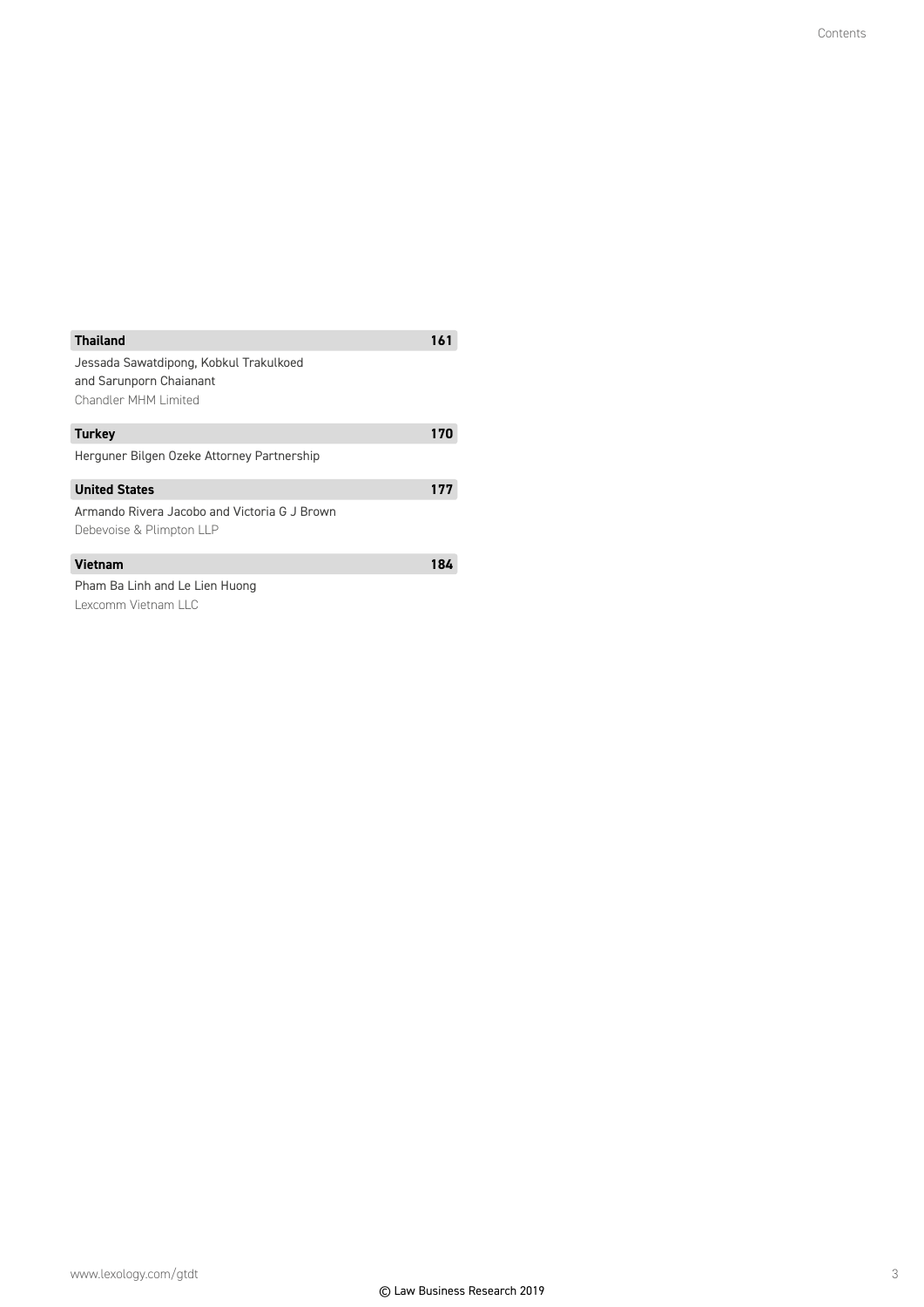## **Chile**

José Miguel Carvajal and Myriam Barahona Morales & Besa Ltda

#### **CREATING COLLATERAL SECURITY PACKAGES**

#### **Types of collateral**

1 | What types of collateral and security interests are available?

There are different real guarantees (ie, those created over goods, either tangible or intangible) depending on the type of collateral, the nature of the secured obligation and its beneficiary.

One of the most important real guarantees is the mortgage, which may be created, among others, over real estate, mining property, water rights, usufruct rights, aircraft and vessels.

Additionally, the pledge is a kind of security interest that can be created over movable assets. There are different types of pledges, such as the civil pledge (to secure any kind of obligations), the commercial pledge (to secure commercial obligations) and the pledge without conveyance (where the pledgor maintains the possession of the asset). Using these pledges, a security interest can be created over any type of movable assets, such as personal property, contractual rights, receivables, securities, shares, monies deposited in bank accounts, after-acquired property and concession rights.

There is also a special pledge over securities in favour of banks, which can be created over any kind of securities (including shares) delivered to a bank or other financial institution to secure the obligations of the pledgor with such institution.

#### **Collateral perfecting**

2  $\parallel$  How is a security interest in each type of collateral perfected and how is its priority established? Are any fees, taxes or other charges payable to perfect a security interest and, if so, are there lawful techniques to minimise them? May a corporate entity, in the capacity of agent or trustee, hold collateral on behalf of the project lenders as the secured party? Is it necessary for the security agent and trustee to hold any licences to hold or enforce such security?

The mortgage over real estate property is perfected by means of a public deed executed before a Chilean public notary, registered in the corresponding Real Estate Registry. More than one mortgage can be created over the same property and, in such case, the priority among existing mortgages will be given by the order of their respective registrations. The parties can also create priorities among mortgages in the same mortgage agreements.

Civil and commercial pledges are perfected by delivering the relevant pledged asset to the pledgee without requiring any kind of registration. However, in the case of the commercial pledge, for the relevant creditor to benefit from the preference created by the pledge, it must be executed by means of a public deed or a private document incorporated in a notary public's registry. If a civil or commercial pledge is created over a credit, it must be notified to the debtor.

The pledge without conveyance is perfected by executing a public deed or a private document duly authorised and registered by a notary public. The pledge agreement has to be registered in the Registry of Pledges without Conveyance kept by the Civil Registry Service. If the pledged asset is subject to mandatory registration in other specific registry (eg, motorised vehicles), a reference to the pledge agreement shall be annotated in such registry. One or more pledges of this kind can be created over the same asset and, in such case, the priority among them will be given by their registration order. The parties can also create priorities among pledges in the same pledge agreements.

To perfect pledge over securities in favour of banks, the pledgor shall deliver the pledged securities to the financial institution if the securities have been issued to the bearer, or endorse them in guarantee if the securities have been issued to the order of the holder. The pledge over shares shall be executed by means of a public deed or a private document, and notified to the issuing company.

No taxes are required to be paid to perfect the above-mentioned guarantees, but there are fees charged by the intervening notary public and other charges and expenses associated with the applicable registrations.

The law expressly recognises the collateral agency. Pursuant to a collateral agency agreement, two or more creditors, with the acceptance of the debtor, appoint a common agent to represent them in the creation, amendment or release of their guarantees, and in the joint exercise of their rights. The guarantees are created in favour of the collateral agent, who accepts them on behalf of all present and future creditors and, therefore, new creditors will be secured without the need to amend the underlying security agreements. It is not necessary for the collateral agent to hold any licences to hold or enforce such securities.

In the event of bankruptcy of the collateral agent, the assets granted as collateral should be excluded from the bankruptcy process, as the collateral agent does not own the collateral, which is held on behalf of the secured creditors.

The parallel debt clause concept is not expressly recognised by Chilean law.

#### **Assuring absence of liens**

#### 3 How can a creditor assure itself as to the absence of liens with priority to the creditor's lien?

Liens over real estate property have to be registered in the corresponding Real Estate Registry and, therefore, a creditor can obtain from the competent real estate registrar a certificate listing all liens affecting the relevant property.

In the case of movable property, a creditor can obtain from the Civil Registry Service a certificate of pledges without conveyance granted by an individual or legal entity. Since this certificate cannot be requested with respect to a specific asset, it may not give a creditor total assurance that no preferred lien exists over such asset.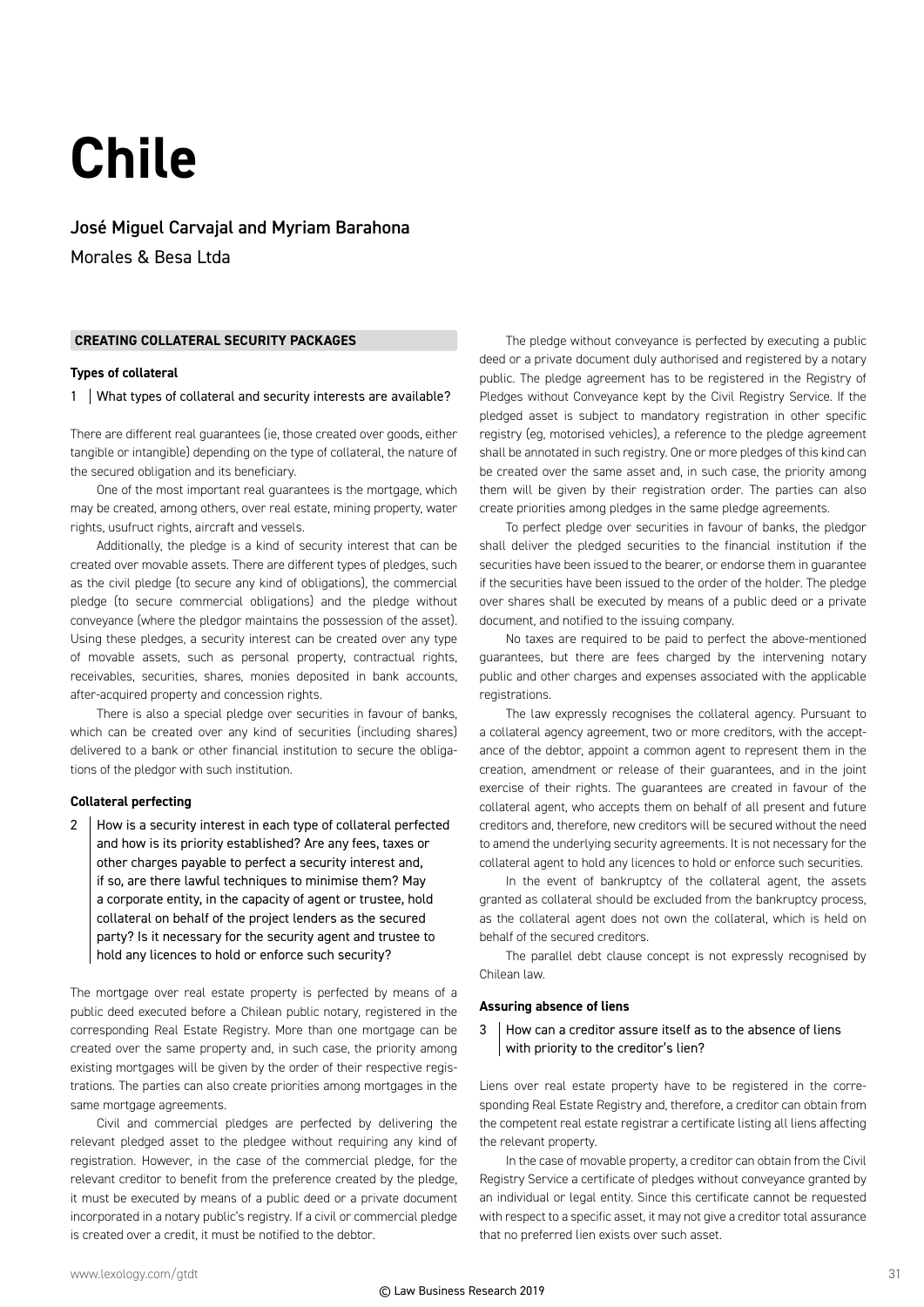There is no certification with respect to civil and commercial pledges created over an asset.

#### **Enforcing collateral rights**

4 | Outside the context of a bankruptcy proceeding, what steps should a project lender take to enforce its rights as a secured party over the collateral?

It is mandatory for a secured creditor to follow the procedures contemplated in the law for the enforcement of its rights over any collateral located in Chile.

In general, these procedures must be carried out before an ordinary court and the sale of assets must be made through a public auction, in which the secured creditors can participate as bidders. There are statutory rules related to notice periods, rights and obligations of all the parties involved in the process.

There is no legal prohibition for a sale in foreign currency, but in practice sales within a judicial procedure are made in the local currency.

#### **Enforcing collateral rights following bankruptcy**

5 How does a bankruptcy proceeding in respect of the project company affect the ability of a project lender to enforce its rights as a secured party over the collateral? Are there any preference periods, clawback rights or other preferential creditors' rights with respect to the collateral? What entities are excluded from bankruptcy proceedings and what legislation applies to them? What processes other than court proceedings are available to seize the assets of the project company in an enforcement?

As regards a project company, there are two main insolvency proceedings: the reorganisation proceeding, which has the purpose of restructuring the liabilities and assets of a debtor permitting to continue with its business; and the liquidation proceeding, for the liquidation of the assets of the debtor.

In a reorganisation proceeding, the debtor will enjoy a 'bankruptcy financial protection' for 30 business days, which can be extended for up to 60 additional business days if supported by the creditors. During such bankruptcy financial protection, all contracts entered into by the debtor and the payment conditions thereof will remain in force. Consequently, they may not be unilaterally terminated early or accelerated nor may any collateral thereunder be enforced, based on the commencement of a reorganisation proceeding. If a creditor contravenes this ban, its credit will be subordinated until all creditors are paid. Additionally, during a reorganisation proceeding, creditors may not demand the early payment of obligations based on the legal acceleration recognised by the Civil Code in the case of the debtor's notorious insolvency.

In a liquidation proceeding, the rights of the creditors to individually enforce their rights against the debtor are suspended. But, secured creditors are entitled to initiate or continue their legal actions to enforce their rights over the collateral subject to mortgages or pledges, but securing the payment of certain preferential credits. However, there are certain events that suspend the rights of secured creditors to exercise their rights over the relevant collateral (eg, sale of assets as an economic unit and the continuation of the economic activities of the debtor if the creditor accepts the terms thereof).

Regarding clawback rights, any act or contract executed by the debtor within two years prior to the commencement of the reorganisation or liquidation proceeding may be rendered ineffective if it is proved that: the counterparty had knowledge of the debtor's bad business condition; and the act or contract caused damage to the bankruptcy estate or affected the parity that shall exist among creditors. Exceptionally, there are specific cases, based on objective grounds, that allow the creditors

or the insolvency trustee to request the revocation of certain acts or contracts executed by the debtor within the year prior to the commencement of the insolvency proceedings (eg, payments before its maturity date or the creation of security interests over a debtor's assets to guarantee pre-existing obligations).

In a liquidation, creditors are paid following the mandatory preferences established by the law, and an employee's salaries, wages, social security obligations, taxes and court fees, among others, will have preference over other claims. In the case of a reorganisation proceeding, certain expenses incurred and facilities granted during the bankruptcy financial protection will be preferred.

The bankruptcy law applies to individuals and private legal entities. Banks and other regulated entities, such as insurance companies, pension funds and public agencies, are subject to other insolvency proceedings contained in different specific laws.

As a general rule, no out-of-court proceedings are available to seize the assets of the project company in an enforcement.

Claims of foreign creditors are treated equally as the claims of local creditors.

#### **FOREIGN EXCHANGE AND WITHHOLDING TAX ISSUES**

#### **Restrictions, controls, fees and taxes**

6 What are the restrictions, controls, fees, taxes or other charges on foreign currency exchange?

Foreign currency exchange transactions can be freely carried out by any person, but the Central Bank is entitled to establish certain limitations and restrictions.

Those limitations are basically that certain foreign exchange transactions shall be informed of in writing to the Central Bank or carried out through the Formal Exchange Market (which is composed of local banks and other entities or persons authorised by the Central Bank). Currently, both of these limitations are in force.

The restrictions are the obligation to repatriate and liquidate foreign currency, and hold cash reserve to credits, deposits and investments from or to abroad; and authorisation to assume obligations to pay or remit foreign currency to abroad. None of these restrictions are currently in force.

There are no fees or taxes associated with foreign currency exchange.

#### **Investment returns**

#### 7 What are the restrictions, controls, fees and taxes on remittances of investment returns (dividends and capital) or payments of principal, interest or premiums on loans or bonds to parties in other jurisdictions?

Pursuant to the Foreign Exchange Regulations of the Central Bank, payments or remittances of foreign currency to abroad, or made abroad, corresponding to investment returns (dividends and capital) or payments of principal, interest or other benefits related to loans or bonds, shall be reported to the Central Bank. The foreign currency remitted from Chile shall be carried out through the Formal Exchange Market.

From a tax perspective, a capital return from the local project company to its foreign shareholders is not subject to taxes. In the case of payments of dividends to abroad, a 35 per cent withholding tax is applicable. However, the foreign investor is entitled to use as a tax credit against the withholding tax, all or part (depending on the corporate tax regime applicable to the local project company) of the corporate tax paid by the Chilean project company. In addition, there are bilateral double taxation treaties that provide for reduced tax rates or additional benefits to foreign investors domiciled or with residence in the states with which Chile has entered into such treaties (eg, Australia,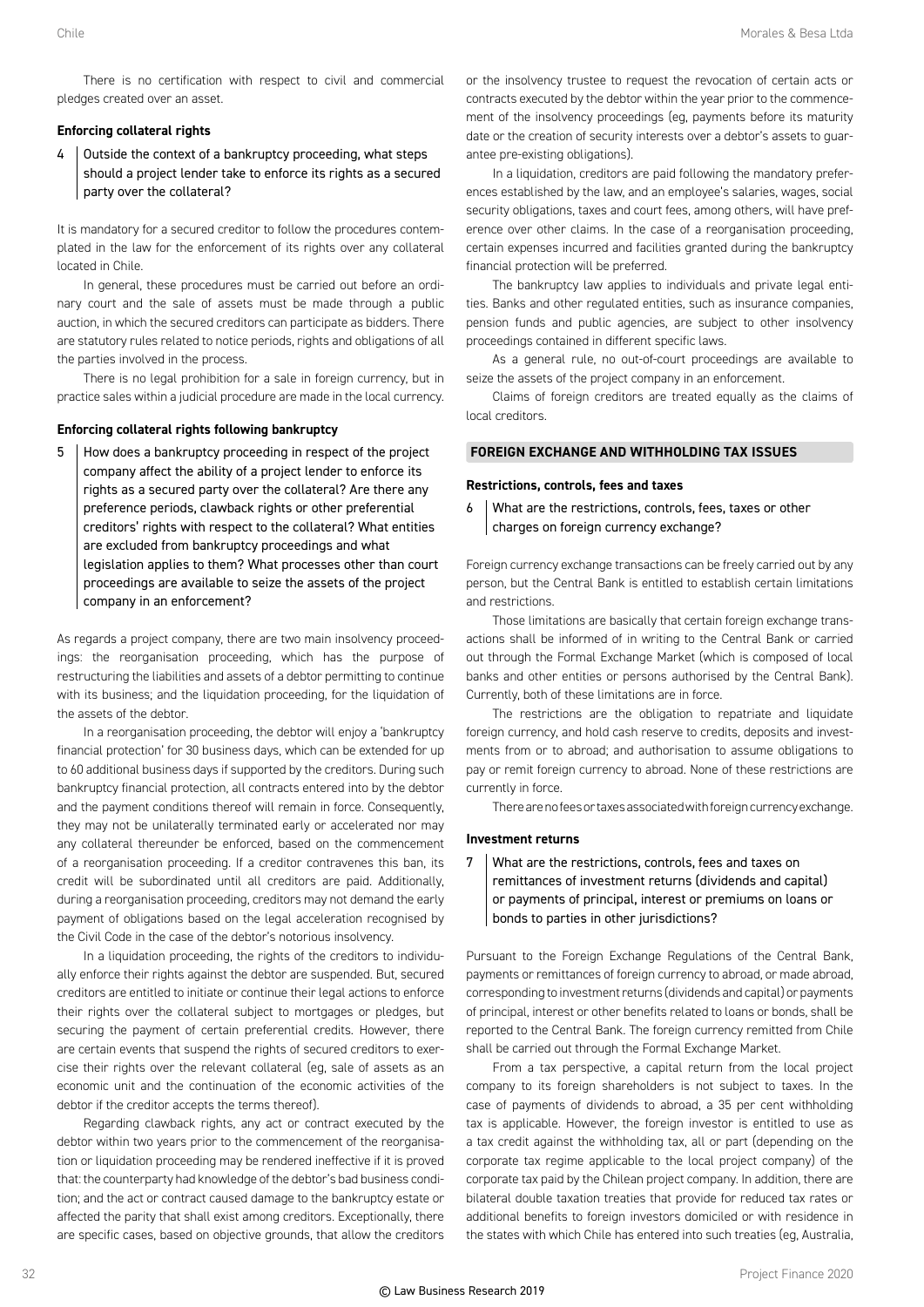Interest payments by a Chilean resident to any person domiciled or resident abroad are subject to a 4 per cent withholding tax, provided that such payments are made to a foreign or international bank or nonbanking financial institution, or a 35 per cent withholding tax to the extent paid to any other person domiciled or resident abroad. A surtax of up to 35 per cent shall apply on the portion of interest associated to the indebtedness deemed to be 'excessive' when such interest is paid to 'related entities' pursuant to the terms of the income tax law. Any other payment made to any person domiciled or resident abroad (other than on account of principal), may be subject to withholding tax at a rate of up to 35 per cent.

#### **Foreign earnings**

8 | Must project companies repatriate foreign earnings? If so, must they be converted to local currency and what further restrictions exist over their use?

Pursuant to the Foreign Exchange Regulations of the Central Bank, there is no obligation to repatriate earnings obtained from investments abroad, but payments or remittances to and from Chile shall be reported to the Central Bank and shall be carried out through the Formal Exchange Market.

#### 9 | May project companies establish and maintain foreign currency accounts in other jurisdictions and locally?

Yes. In the case of certain deposits abroad, the Central Bank requires that payments or remittances to and from Chile shall be reported to it and shall be carried out through the Formal Exchange Market.

#### **FOREIGN INVESTMENT ISSUES**

#### **Investment restrictions**

10 What restrictions, fees and taxes exist on foreign investment in or ownership of a project and related companies? Do the restrictions also apply to foreign investors or creditors in the event of foreclosure on the project and related companies? Are there any bilateral investment treaties with key nation states or other international treaties that may afford relief from such restrictions? Would such activities require registration with any government authority?

There are no particular restrictions, fees or taxes on foreign investment in or ownership of a project and related companies other than those generally applicable to local investment.

However, there are some specifically regulated sectors that are subject to restrictions. For example, the development of power plants interconnected to the power system, or the operation of its related services, must be directly carried out by Chilean companies or individuals. Also, nationals of countries bordering Chile are prohibited to acquire rights, including mortgages, over real estate properties located in the border area. The above-mentioned restrictions also apply in the case of foreclosure.

#### **Insurance restrictions**

11 What restrictions, fees and taxes exist on insurance policies over project assets provided or guaranteed by foreign insurance companies? May such policies be payable to foreign secured creditors?

Any person is free to take out an insurance policy over assets with a foreign insurance company and no specific restrictions, fees and taxes exist in this regard.

Payments of insurance premiums to a foreign insurance company domiciled abroad are subject to a 22 per cent withholding tax. Reinsurance premiums paid to a reinsurance company domiciled abroad are subject to a 2 per cent withholding tax. However, in both cases, the premium will be exempted from withholding taxes if it corresponds to an insurance policy related to port or aeronautical industries, or if the insured party is a public works concessionaire.

Even though local insurance is not mandatory, reinsurances and cut through clauses are effective and customarily required by foreign creditors.

The holder of an insurance policy can appoint a collateral agent (acting on behalf of the foreign creditors) as insured party or as an additional beneficiary of the policy, which is a common practice in project financing in Chile.

#### **Worker restrictions**

12 What restrictions exist on bringing in foreign workers, technicians or executives to work on a project?

In a local company with more than 25 employees, at least 85 per cent of them must be Chilean nationals, with certain exceptions such as technical specialists.

Any foreigner who wishes to engage in a labour relationship in Chile must previously be authorised to do so by the immigration authority. The employer has the obligation to verify that a foreign employee has a valid working permit or visa.

#### **Equipment restrictions**

#### 13 What restrictions exist on the importation of project equipment?

As a general rule, there are no restrictions on the importation of project equipment. However, the importation of some assets is forbidden (such as used vehicles, hazardous industrial waste and asbestos). In addition, the importation of some goods requires the authorisation of the corresponding government authority, such as guns, ammunition and cement that will be used in public works and buildings.

#### **Nationalisation laws**

14 What laws exist regarding the nationalisation or expropriation of project companies and assets? Are any forms of investment specially protected (from nationalisation or expropriation)?

Pursuant to the Chilean Constitution, no person may be deprived of its property, except by means of a general or particular law that authorises the expropriation based on public benefit or national interests. The expropriated person may claim before the ordinary courts against the legality of the expropriation and will always be entitled to be indemnified.

There are no forms of investment specially protected from nationalisation or expropriation.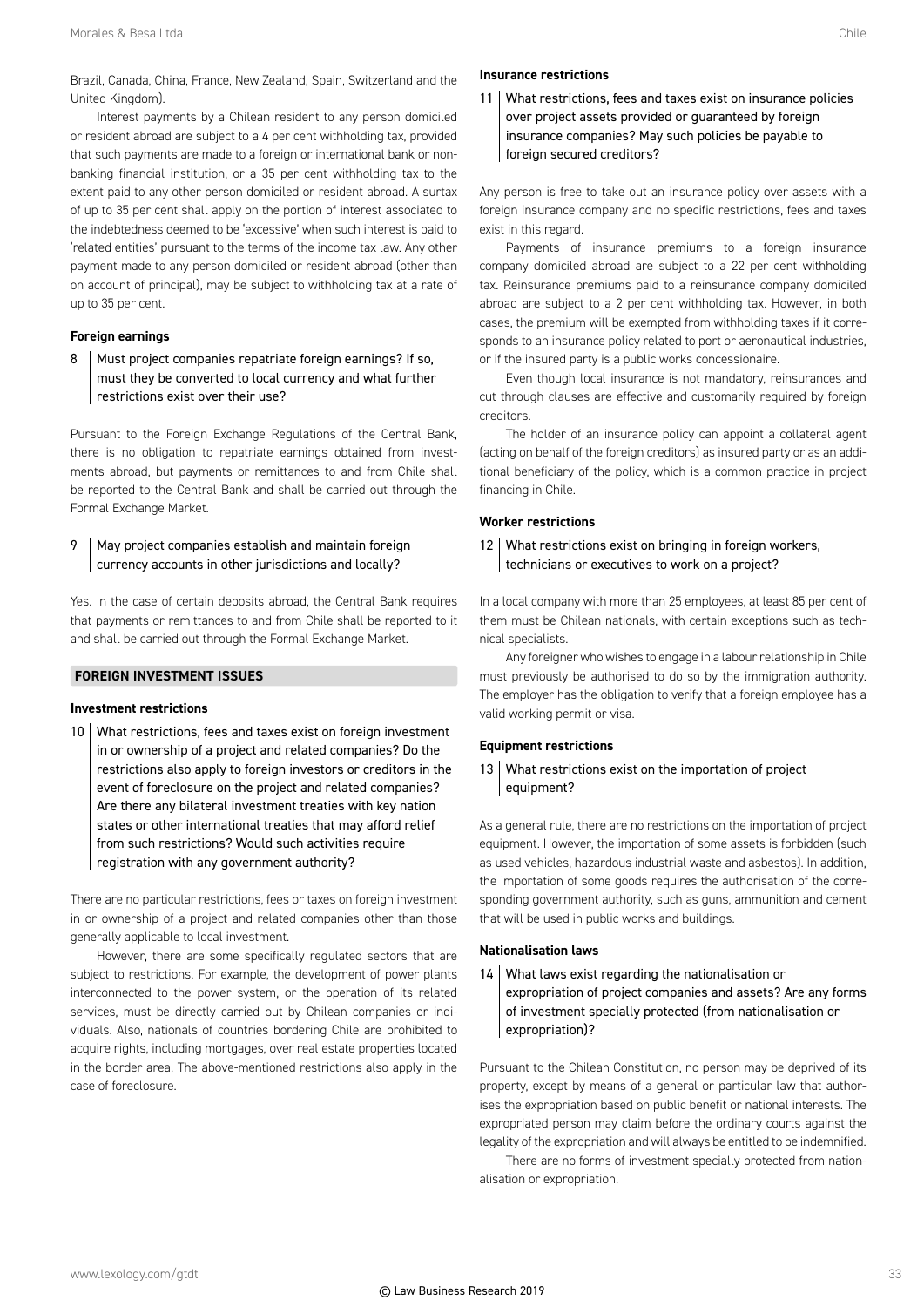#### **FISCAL TREATMENT OF FOREIGN INVESTMENT**

#### **Incentives**

15 What tax incentives or other incentives are provided preferentially to foreign investors or creditors? What taxes apply to foreign investments, loans, mortgages or other security documents, either for the purposes of effectiveness or registration?

There are bilateral double taxation treaties that provide for reduced tax rates or additional benefits to foreign investors domiciled or with residence in the states with which Chile has entered into such treaties. Chile has double taxation treaties in force with more than 30 countries, including Australia, Brazil, Canada, China, France, New Zealand, Spain, Switzerland and the United Kingdom. Chile has also signed a double taxation treaty with the United States, but it is not in force.

There are no specific taxes applicable for the effectiveness or registration of foreign investments, mortgages or other security documents, other than fees charged by notary publics or registrars, documents' translations and legalisations, and other out-of-pocket expenses.

Foreign loans, whether evidenced by promissory notes or not, are subject to a stamp tax at a rate of 0.066 per cent per month calculated on the aggregate principal amount of the loan and capitalised interest thereon, with a limit of 0.8 per cent.

#### **GOVERNMENT AUTHORITIES**

#### **Relevant authorities**

16 What are the relevant government agencies or departments with authority over projects in the typical project sectors? What is the nature and extent of their authority? What is the history of state ownership in these sectors?

For oil, gas, energy and transmission projects, the Ministry of Energy is the relevant authority, entitled to elaborate and coordinate plans and policies and advice the government in such fields. This sector is under the supervision of the Superintendency of Electricity and Fuels.

In the case of minerals, the relevant government agency is the Ministry of Mining, which has the authority to coordinate and organise the exploitation of the mineral resources. This sector is under the supervision of the Superintendency of Electricity and Fuels.

With regard to the chemical refining sector, the relevant government agency is the Ministry of Energy. This sector is under the inspection of the Superintendency of Electricity and Fuels.

The General Water Bureau, which is part of the Ministry of Public Works, is in charge of the management of the water resources. This sector is under the supervision of the Superintendency of the Environment.

Transportation and telecommunications are supervised by the Ministry of Transportation and Telecommunications, being in charge of national policies and the supervision of public and private companies operating in those areas.

The Ports Works Bureau, which is part of the Ministry of Public Works, is in charge of supervising the port activity and is also in charge of authorising the construction and development of ports and other related services. This sector is under the supervision of the Ministry of Public Works, but some public ports are subject to the authority of the Ministry of Transportation and Telecommunications.

With respect to infrastructure, the Ministry of Public Works has the authority over the public infrastructure, whereas the Ministry of Housing and Urbanism and the municipalities supervise private infrastructure.

Regarding state ownership in these sectors, the Constitution of 1925 provided that laws may reserve any natural resources to the

public national domain. Afterwards, pursuant to the current Constitution of 1980, the state no longer has the right to reserve for itself the ownership of natural resources, except for oil, gas and minerals. Water belongs to the nation.

#### **REGULATION OF NATURAL RESOURCES**

#### **Titles**

17 Who has title to natural resources? What rights may private parties acquire to these resources and what obligations does the holder have? May foreign parties acquire such rights?

Except for superficial clay, the state owns all oil, gas and mineral resources. In the case of oil and gas, it has the exclusive right to exploit these resources, either by itself, through state-owned companies, or by private parties through concessions or special operational agreements.

As to mineral resources, exploitation is reserved to public or private entities that have been granted concessions. Concessionaries' obligations basically consist in the payment of a royalty and keeping harmless the superficial landowners and other concessionaries.

Water belongs to the nation, although its administration corresponds to the state. Privates can obtain water use rights from the General Water Bureau, which shall grant the rights as long as the water is available and the prospective rights do not affect third parties. Holders must protect the environment and pay a non-use royalty. Discussions are being held to change the current water rights regime.

Foreign parties can acquire the aforementioned rights, except for nationals from neighbouring countries, which cannot acquire real estate, mining rights or water rights located in a border area.

There are limitations to acquire property qualified as indigenous land. If an indigenous community is affected by a project, an indigenous consultation process must be conducted within the corresponding environmental assessment process.

#### **Royalties and taxes**

#### 18 What royalties and taxes are payable on the extraction of natural resources, and are they revenue- or profit-based?

In addition to income tax, mining companies must pay a specific progressive income royalty for the extraction of non-renewable resources at a rate of 0.5 per cent to 14 per cent applicable over the operational income obtained from mining activities. Such royalty applies indistinctly to domestic and foreign parties.

#### **Export restrictions**

19 What restrictions, fees or taxes exist on the export of natural resources?

Chilean law does not impose restrictions, fees or taxes on the export of natural resources.

#### **LEGAL ISSUES OF GENERAL APPLICATION**

#### **Government permission**

20 What government approvals are required for typical project finance transactions? What fees and other charges apply?

All projects or activities that may have an environmental impact can only be executed or modified upon an assessment of such impact, which ends with a resolution that qualifies the project as suitable environmentally. Additionally, some sectoral environmental permits and other sectoral permits are required to develop the project.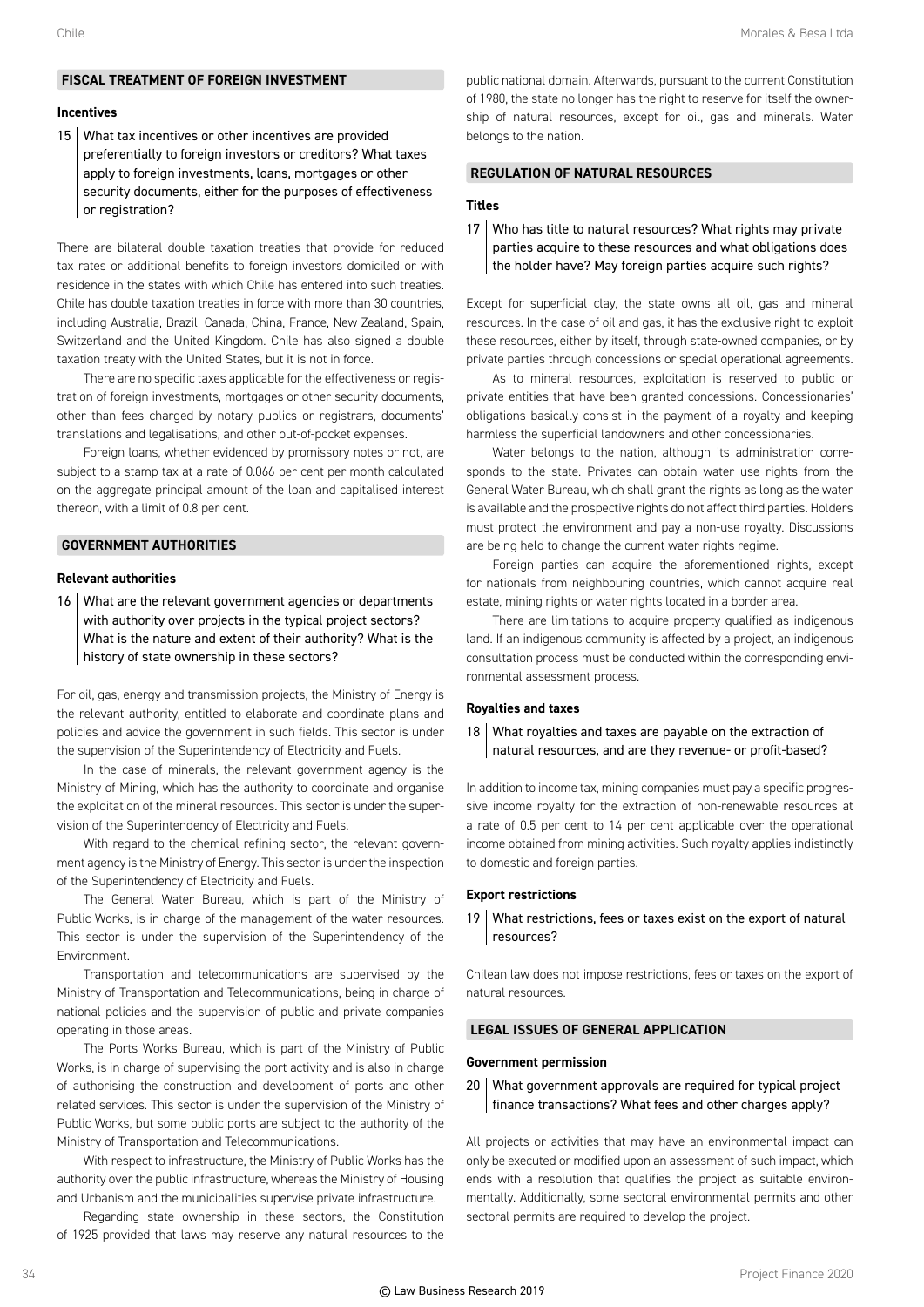Other specific approvals may also be required for particular projects (eg, operation of hazardous and non-hazardous substances requires sanitary approvals, mining projects may require specific mining permits).

No approvals are required from governmental authorities for financings or remittances to or from foreign parties.

#### **Registration of financing**

21 Must any of the financing or project documents be registered or filed with any government authority or otherwise comply with legal formalities to be valid or enforceable?

The financing agreement or the project documents subject to a foreign law do not require any formalities to be valid in Chile, but to be enforceable, the documents must be executed in proper form and be translated into Spanish language.

#### **Arbitration awards**

22 | How are international arbitration contractual provisions and awards recognised by local courts? Is the jurisdiction a member of the ICSID Convention or other prominent dispute resolution conventions? Are any types of disputes not arbitrable? Are any types of disputes subject to automatic domestic arbitration?

Chilean law does recognise international arbitration contractual provisions and awards and Chile is a member of the New York Convention and the ICSID Convention.

To recognise an arbitration award, the award must do the following:

- refer to the payment of money;
- be final and conclusive;
- be presented to the Supreme Court of Chile duly legalised or apostilled and translated into Spanish by a court appointed translator;
- not be contrary to the public policy of Chile; and
- not affect in any way property located in Chile.

In such case, the Supreme Court will recognise the award without any retrial or re-examination of the merits of the case, under the following circumstances:

- if there is a treaty between Chile and the country where the foreign award was rendered with respect to the enforcement of foreign awards, the provisions of such treaty shall be applied;
- if there is no treaty, the foreign award will be enforced if there is reciprocity as to the enforcement of foreign awards;
- if it can be proved that there is no reciprocity, the foreign award cannot be enforced; and
- if reciprocity cannot be proved, the foreign award will be enforced if it has not been rendered by default within the meaning of Chilean law.

There are some types of disputes not arbitrable, but they are not related to project finance transactions. Disputes subject to automatic domestic arbitration are mainly related to those among partners and shareholders.

#### **Law governing agreements**

23 Which jurisdiction's law typically governs project agreements? Which jurisdiction's law typically governs financing agreements? Which matters are governed by domestic law?

Project agreements are usually governed by local law, with the exception of engineering, procurement and construction (EPC) contracts, which sometimes are governed by New York law.

Credit agreements are usually governed by New York law when foreign banks are involved, but governed by local law when only local banks participate. Security agreements related to collateral located in Chile and promissory notes are always governed by local law.

#### **Submission to foreign jurisdiction**

 $24$  | Is a submission to a foreign jurisdiction and a waiver of immunity effective and enforceable?

The submission to a foreign jurisdiction that has a connection with the parties to the contract and a waiver of immunity are effective, but in the case of state-owned companies an authorisation by the President of Chile is required.

#### **ENVIRONMENTAL, HEALTH AND SAFETY LAWS**

#### **Applicable regulations**

#### 25 What laws or regulations apply to typical project sectors? What regulatory bodies administer those laws?

Oil, gas and power generation and transmission are regulated primarily by the General Electrical Services Law and the Gas Services Law, both supervised by the Superintendency of Electricity and Fuels.

Minerals extraction regulation is mainly contained in the Mining Code and the Mining Concessions Law, being the Ministry of Mining and the National Service of Geology and Mining the corresponding administrative bodies.

Water treatment and usage are regulated by the Water Code and General Sanitary Services Law. The supervision corresponds to the Superintendency of Sanitary Services and the General Water Bureau.

Several laws regulate transportation, including the Traffic Law, the Passengers Transportation Law, the Commercial Code and the Aeronautic Code. The Undersecretary of Transportation, the Civil Aviation Authority and the Maritime and Marine Territory Bureau supervise this regulation.

Maritime Concessions Regulation rules the ports activities, which are supervised by the Ports Works Bureau.

Telecommunications are regulated by the Telecommunications Law, which is supervised by the Undersecretary of Telecommunications.

The Ministry of Public Works Law and the Public Works Concessions Law regulate the public infrastructure. The supervision corresponds to the Ministry of Public Works. Urbanism and Constructions Law applies to private infrastructure, being supervised by the municipalities.

#### **PROJECT COMPANIES**

#### **Principal business structures**

26 What are the principal business structures of project companies? What are the principal sources of financing available to project companies?

The principal business structures for project companies are the closely held stock corporation and the company by shares.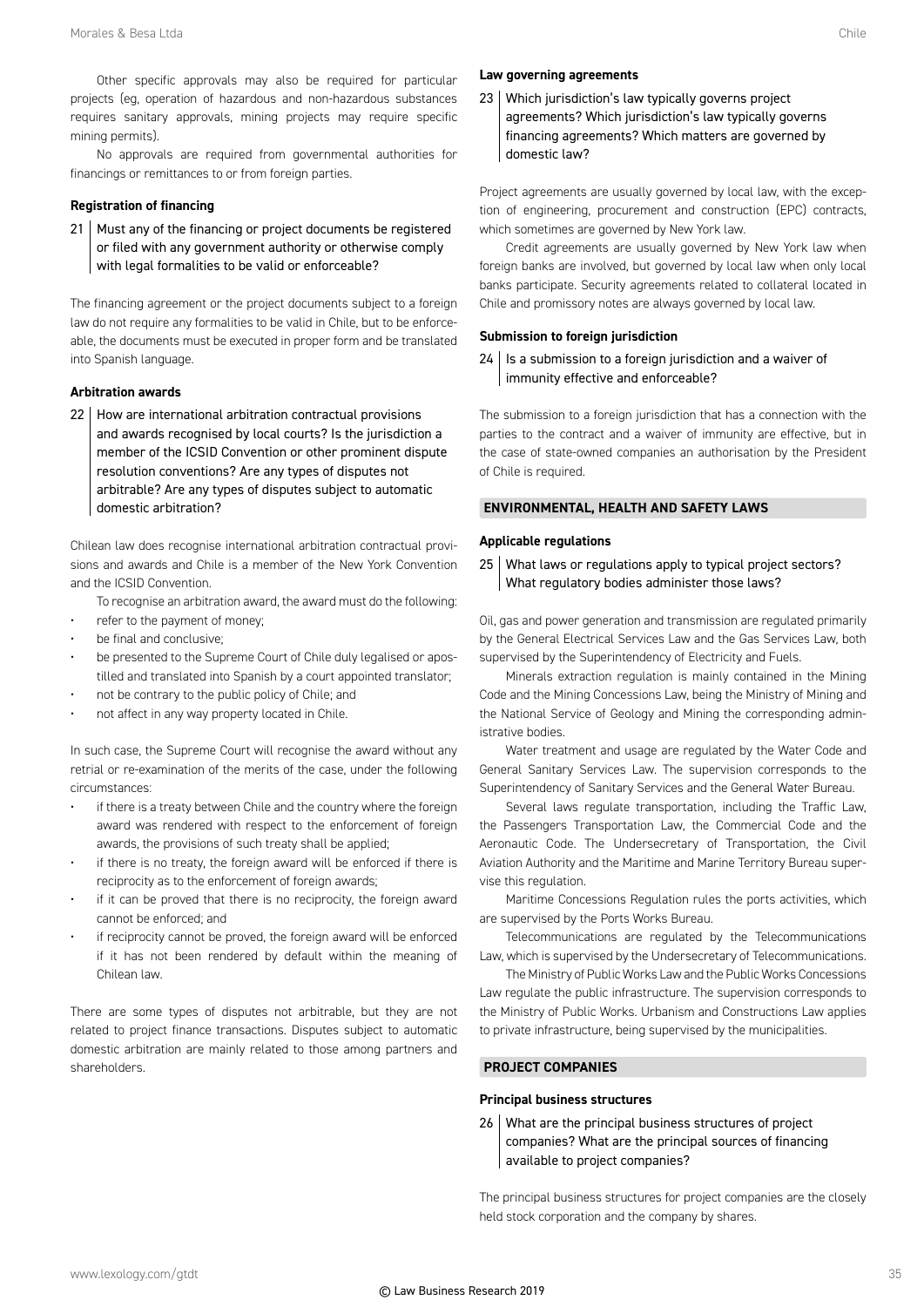In both cases, the equity of the company is divided into shares, which can be freely transferred and over which pledges in favour of creditors may be created.

The main sources of financing available to project companies are bilateral or syndicated loans, which may be granted by either local or foreign banks or financial institutions, and the issuance of debt securities to be publicly offered (bonds).

#### **PUBLIC-PRIVATE PARTNERSHIP LEGISLATION**

#### **Applicable legislation**

27 Has PPP-enabling legislation been enacted and, if so, at what level of government and is the legislation industry-specific?

Yes, at national level. It covers different industries such as toll roads, bridges, airports, transmission lines, cable railways, multipurpose dams, hospitals, jails, stadiums and other social infrastructures.

#### **PPP – LIMITATIONS**

#### **Legal limitations**

28 What, if any, are the practical and legal limitations on PPP transactions?

For the development of a project as a PPP transaction, the regulations and limitations imposed by the respective PPP-enabling regulation shall be observed. In this sense, for example, under the Public Works Concessions Law and related regulation, a concession shall be awarded only to an entity that complies with certain requirements, and the concession cannot be granted for more that 50 years. Other particular restrictions shall be analysed on a case-by-case basis.

If a PPP transaction requires the use of public funds, it must be included in the national budget and duly authorised pursuant to the applicable laws and regulations.

- There are some relevant practical limitations, such as the following: the awarding of the PPP contract involves a lengthy administrative process that includes the participation of different authorities (eg, the Ministry of Finance and the General Comptroller of the Republic). On the same note, the processes of environmental approval are complex and environmental agencies involved in the process (such as municipalities) may require adaptations to the awarded project;
- the risk of obtaining financing for the project is borne by the developer;
- guarantees required by PPP contracts (such as performance bonds and insurance policies) must be issued in Chile by local banks or local insurance companies. Those guarantees must be taken directly by the bidders or the concessionaire company, and not by its shareholders or sponsors. This could make guarantees more expensive or may force the sponsors to issue a counter-guarantee;
- during the construction stage, the shareholders of a project company (concessionaire) that has been awarded a public work concession cannot freely transfer its shareholdings in the project company; and
- project companies that have been awarded a public works concession are sole purpose entities, which imposes certain restrictions on the type of business they can engage in.

### MORALES & BESA

José Miguel Carvajal jmcarvajal@moralesybesa.cl

Myriam Barahona mbarahona@moralesybesa.cl

Level 19, Isidora Goyenechea 3477 Las Condes Santiago CP 7550106 Chile Tel: +56 2 2472 7000 www.moralesybesa.cl

#### **PPP – TRANSACTIONS**

#### **Significant transactions**

29 What have been the most significant PPP transactions completed to date in your jurisdiction?

CODELCO (a state-owned company that is one of the world's main copper producers) tendered for the supply of desalinated water for its mining operations in the Antofagasta region. The project purpose is to supply desalinated water at competitive prices, under a build, own, operate and transfer-type arrangement. The initial capacity of the project will be 630 litres per second (l/s) and a potential 1,680 l/s. The project includes marine works, a desalination plant and approximately 160km of pipeline and relevant pumping system to transfer the water, as well as the associated electrical infrastructure.

The Port Company of San Antonio is working on the expansion of the San Antonio Port, which would cost more than US\$3,300 million. The project plans to serve eight container ships of up to 400 metres in length in concessioned terminals, mobilising around six million 20-foot equivalent units; that is, three times the current capacity of the port.

The free flow implementation in mayor toll roads will permit the toll payment through an automatic electronic system instead of tollbooths.

#### **UPDATE AND TRENDS**

#### **Key developments of the past year**

30 | In addition to the above, are there any emerging trends or 'hot topics' in project finance in your jurisdiction?

The transnational insolvency of the construction companies under EPC Agreements is significant. Certain relevant projects have experienced great difficulties caused by the insolvency of the head office of their respective construction companies.

The creation of the public limited company that will give rise to the Infrastructure Fund, a state company whose purpose will be to develop financing and investment activities in infrastructure projects. The resources will initially come from the transfer that will be made by the Public Works Ministry and in the future, from the fund's own operational profits.